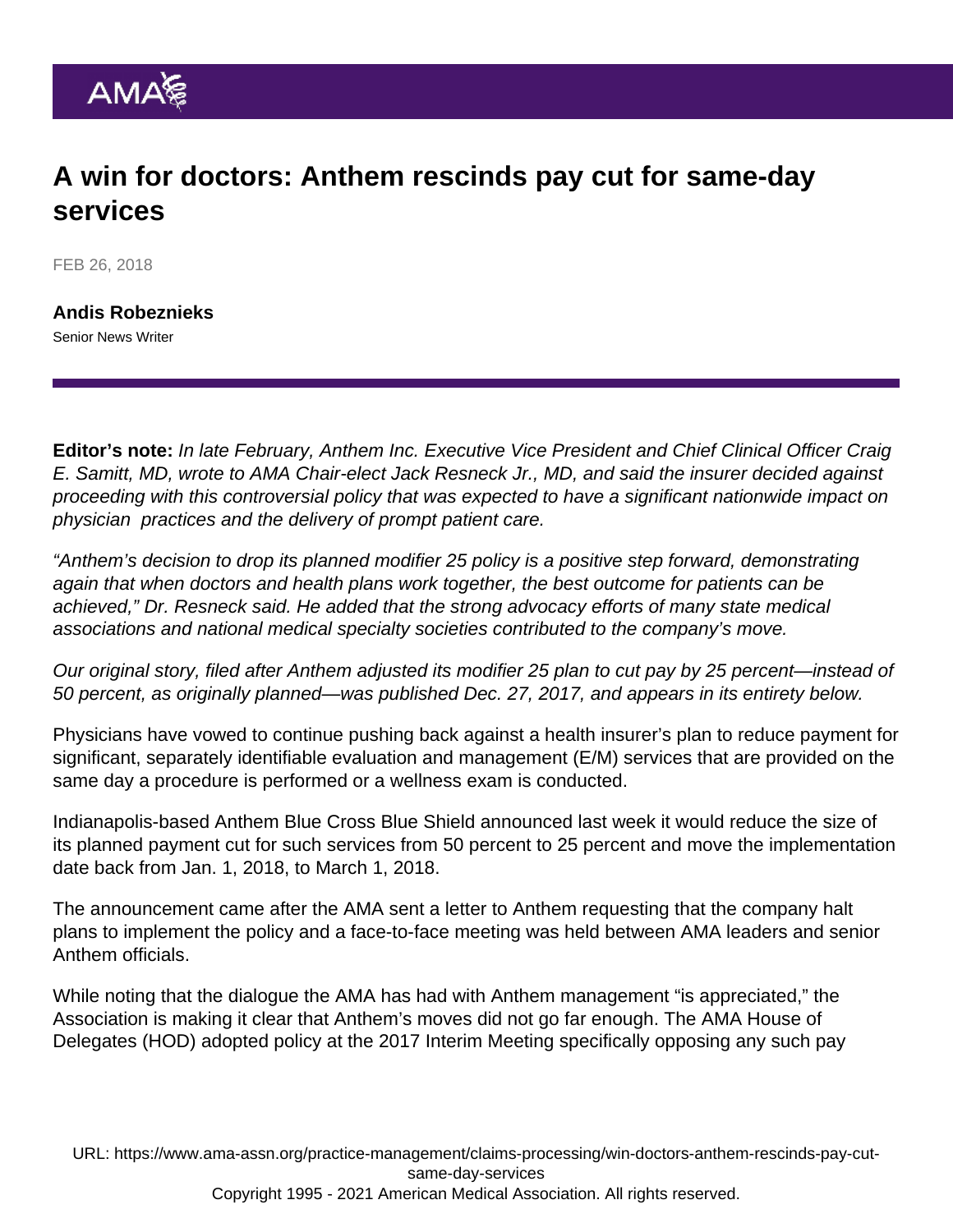reduction for E/M services.

The AMA provided Anthem with information clarifying how the recommendations of the AMA/Specialty Society Relative Value Scale Update Committee (RUC) do not include duplicative physician work or practice expense for procedures typically billed with an E/M service on the same date. The Association also gave Anthem further supportive data on those procedures for which practice expense already has been reviewed by the RUC.

Using Medicare payment data, the AMA also showed Anthem's leaders instances in which the proposed lower payments would not even cover direct practice expenses when a needed minor procedure was performed on the same day as an office visit. That would result in a financial loss for physician practices offering timely, high-quality care.

 "Anthem's decision to reduce the magnitude of the proposed payment cuts in response to evidence supplied by AMA is a positive step, as is the plan to delay implementation until March 1," said Jack Resneck Jr., MD, chair-elect of the AMA Board of Trustees. "However, the AMA continues to challenge Anthem's rationale for the unjustified 25 percent reduction proposed in the revised policy. AMA leadership is pursuing further discussions with Anthem to seek additional changes in their flawed policy."

## Interference with patient-centric care

The reduction targets E/M services billed with a Current Procedural Terminology (CPT) modifier 25 for a significant and distinct health problem when performed on the same day and by the same provider as a minor surgical procedure code or a preventive/wellness exam. Appropriate use of CPT modifier 25 facilitates provision of unscheduled, medically necessary care and, consequently, prompt diagnosis and streamlined treatment. Physicians' efforts to provide patient-centric care will be disrupted by implementation of Anthem's policy.

"Health insurers that reduce or deny payment for E/M services associated with procedures performed on the same day are needlessly forcing patients into multiple visits and delaying the provision of necessary care," said AMA President David O. Barbe, MD, MHA, at the 2017 Interim Meeting held in November.

The HOD directed the AMA to "aggressively and immediately advocate" that, when an E/M code is appropriately reported with a modifier 25, that both the procedure and E/M service are paid at the allowable rate without reduction.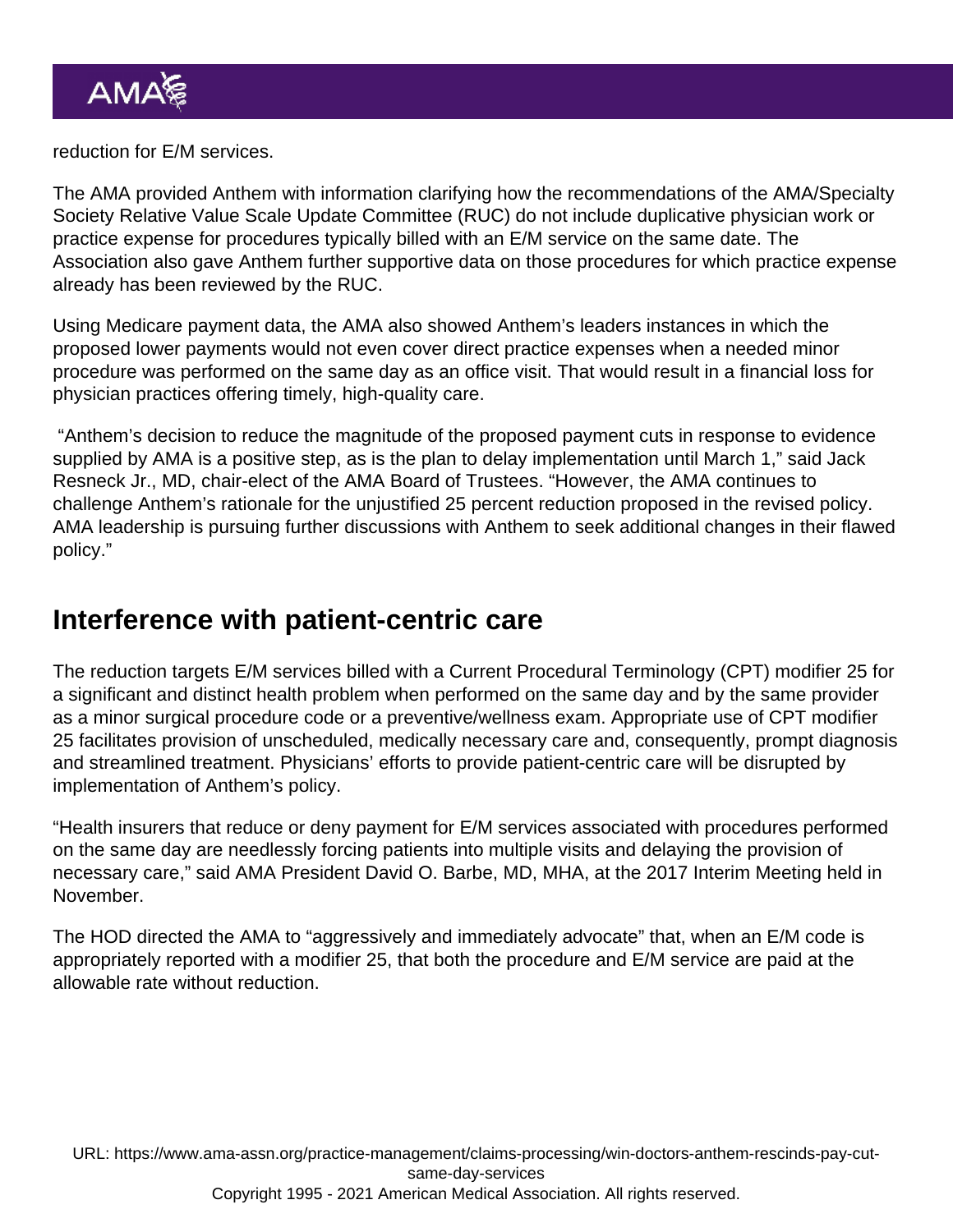The American Academy of Dermatology Association (AADA) has been part of the effort challenging the Anthem policy, which it described as "totally unreasonable."

"Providing medically necessary, distinct services on the same date allows physicians to provide effective and efficient, high-quality care, in many cases saving patients a return visit," wrote AADA officers in an Oct. 27 letter to Anthem Executive Vice President and Chief Clinical Officer Craig Samitt, MD.

## Impact will be widespread

The California Medical Association announced that it has taken the issue to its state Department of Managed Health Care. The Kentucky Medical Association (KMA) has created a modifier 25 [resource](https://kyma.org/2017/11/22/modifier-madness-focus-on-modifier-25/) [page](https://kyma.org/2017/11/22/modifier-madness-focus-on-modifier-25/) which includes an example of an appropriate use of the modifier.

"A patient has a nosebleed. The physician performs packing of the nose in the office, which stops the bleeding," the KMA resource page states. "At the same visit, the physician then evaluates the patient for moderate hypertension that was not well controlled and adjusts the antihypertensive medications.

"The 25 modifier may be reported with the appropriate level of E/M code in addition to the minor procedure. The hypertension E/M was medically necessary, significant and a separately identifiable service performed on the same day as control of the nosebleed. The hypertension was exacerbating the nosebleed and was actually related to the nosebleed, but management of the hypertension was a separate service from actually packing the nose."

Similarly, the American College of Cardiology (ACC) provides an [example](http://www.acc.org/tools-and-practice-support/practice-solutions/coding-and-reimbursement/appropriate-use-of-modifier-25) that would pertain to its members.

"A patient visits the cardiologist for an appointment complaining of occasional chest discomfort during exercise. The patient has a history of hypertension and high cholesterol. After the physician completes an office visit it is determined that the patient needs a cardiovascular stress test that is performed that day by the same physician."

"The physician codes an E/M visit (99201–99215) and he also codes for the cardiovascular stress test (93015)," the ACC website states. "The modifier 25 is added to the E/M visit to indicate that there was a separately identifiable E/M on the same day of a procedure."

Starting March 1, the new policy will affect physicians in California, Colorado, Connecticut, Indiana, Kentucky, Maine, Missouri, Nevada, New Hampshire, New York, Ohio and Wisconsin. The policy will also go into effect for physicians in Georgia and Virginia upon network contract renewal.